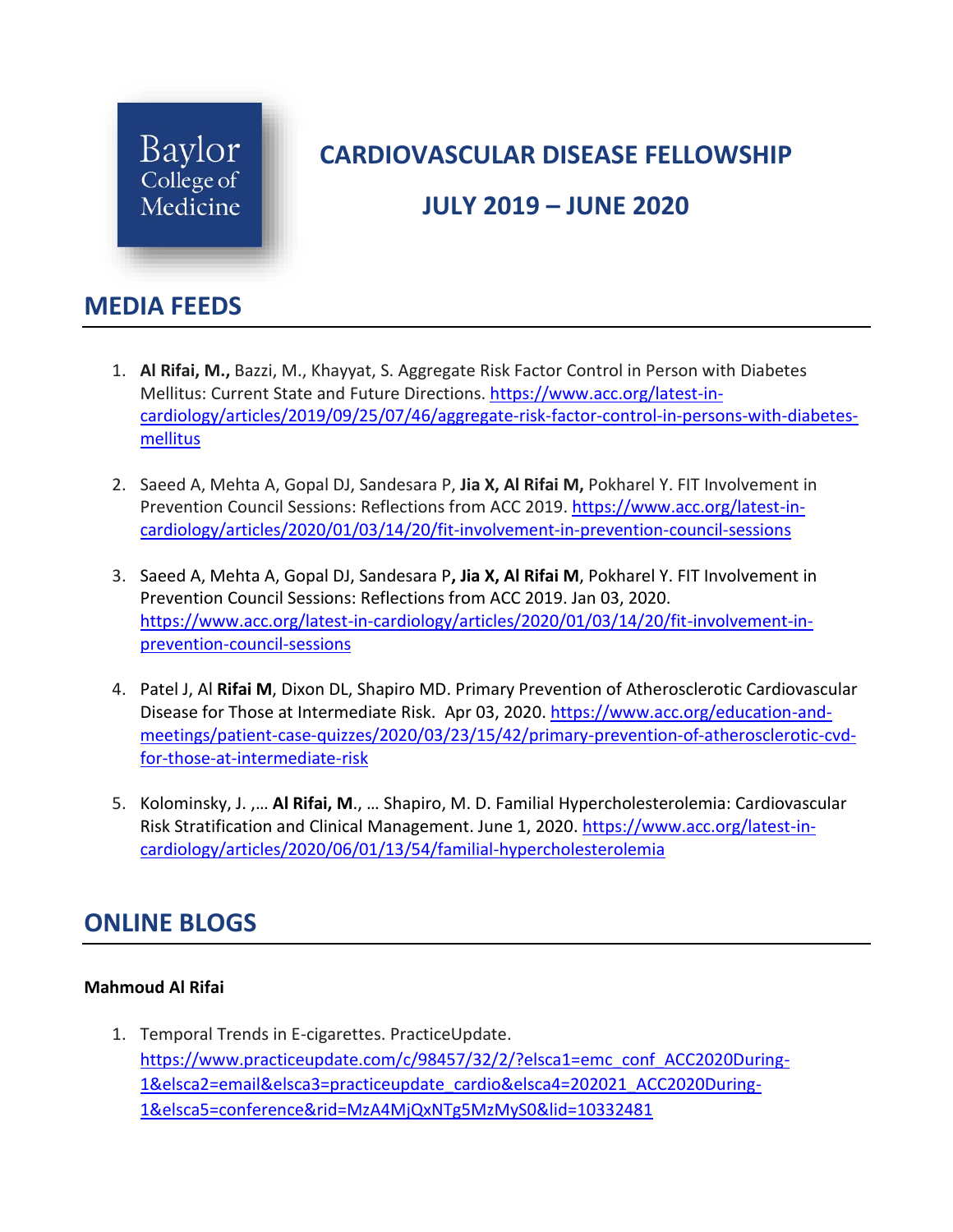- 2. Temporal Trends in E-cigarettes. Practical Cardiology. [https://www.practicalcardiology.com/news/us-adult-e-cigarette-use-climbing-despite](https://www.practicalcardiology.com/news/us-adult-e-cigarette-use-climbing-despite-cardiology-health-concerns)[cardiology-health-concerns](https://www.practicalcardiology.com/news/us-adult-e-cigarette-use-climbing-despite-cardiology-health-concerns)
- 3. Temporal Trends in E-cigarettes. HCP Live. [https://www.mdmag.com/conference-coverage/acc-2020/us-adult-e-cigarette-use-cardiology](https://www.mdmag.com/conference-coverage/acc-2020/us-adult-e-cigarette-use-cardiology-health)[health](https://www.mdmag.com/conference-coverage/acc-2020/us-adult-e-cigarette-use-cardiology-health)
- 4. Temporal Trends in E-cigarettes. HealthDay. [https://consumer.healthday.com/cancer-information-5/electronic-cigarettes-970/vaping-s](https://consumer.healthday.com/cancer-information-5/electronic-cigarettes-970/vaping-s-popularity-soars-as-new-data-points-to-heart-risks-755880.html)[popularity-soars-as-new-data-points-to-heart-risks-755880.html](https://consumer.healthday.com/cancer-information-5/electronic-cigarettes-970/vaping-s-popularity-soars-as-new-data-points-to-heart-risks-755880.html)
- 5. Temporal Trends in E-cigarettes. Cardiologytoday. [https://www.healio.com/cardiology/chd-prevention/news/online/%7Bde87201a-1849-4ecd](https://www.healio.com/cardiology/chd-prevention/news/online/%7Bde87201a-1849-4ecd-bd8c-01b9282d73e0%7D/e-cigarette-use-on-the-rise-among-us-adults-across-subgroups?utm_medium=social&utm_source=twitter&utm_campaign=scheduledpos)[bd8c-01b9282d73e0%7D/e-cigarette-use-on-the-rise-among-us-adults-across](https://www.healio.com/cardiology/chd-prevention/news/online/%7Bde87201a-1849-4ecd-bd8c-01b9282d73e0%7D/e-cigarette-use-on-the-rise-among-us-adults-across-subgroups?utm_medium=social&utm_source=twitter&utm_campaign=scheduledpos)[subgroups?utm\\_medium=social&utm\\_source=twitter&utm\\_campaign=scheduledpos](https://www.healio.com/cardiology/chd-prevention/news/online/%7Bde87201a-1849-4ecd-bd8c-01b9282d73e0%7D/e-cigarette-use-on-the-rise-among-us-adults-across-subgroups?utm_medium=social&utm_source=twitter&utm_campaign=scheduledpos)

### **Chayakrit Krittanawong**

1. Predicting Post-TAVI, In-Hospital Mortality. Physician's Weekly. <https://www.physiciansweekly.com/predicting-post-tavi-in-hospital-mortality>

### **INTERVIEWS**

### **Mahmoud Al Rifai**

1. Circulation/AHA COVID | Updates from the Front Lines | Milan, Italy <https://youtu.be/-vlI3YMIT9A>

#### **Xiaoming Jia**

1. Circulation/AHA COVID | Updates from the Front Lines | Singapore <https://youtu.be/7AnHgYtzwr0>

#### **Jing Liu**

- 1. Circulation/AHA COVID | Updates from the Front Lines | Wuhan, China <https://youtu.be/siHTCjDi0Yc>
- 2. Circulation COVID | Updates from the Front Lines | Shengyang, China <https://youtu.be/eX-nIjq6pEU>